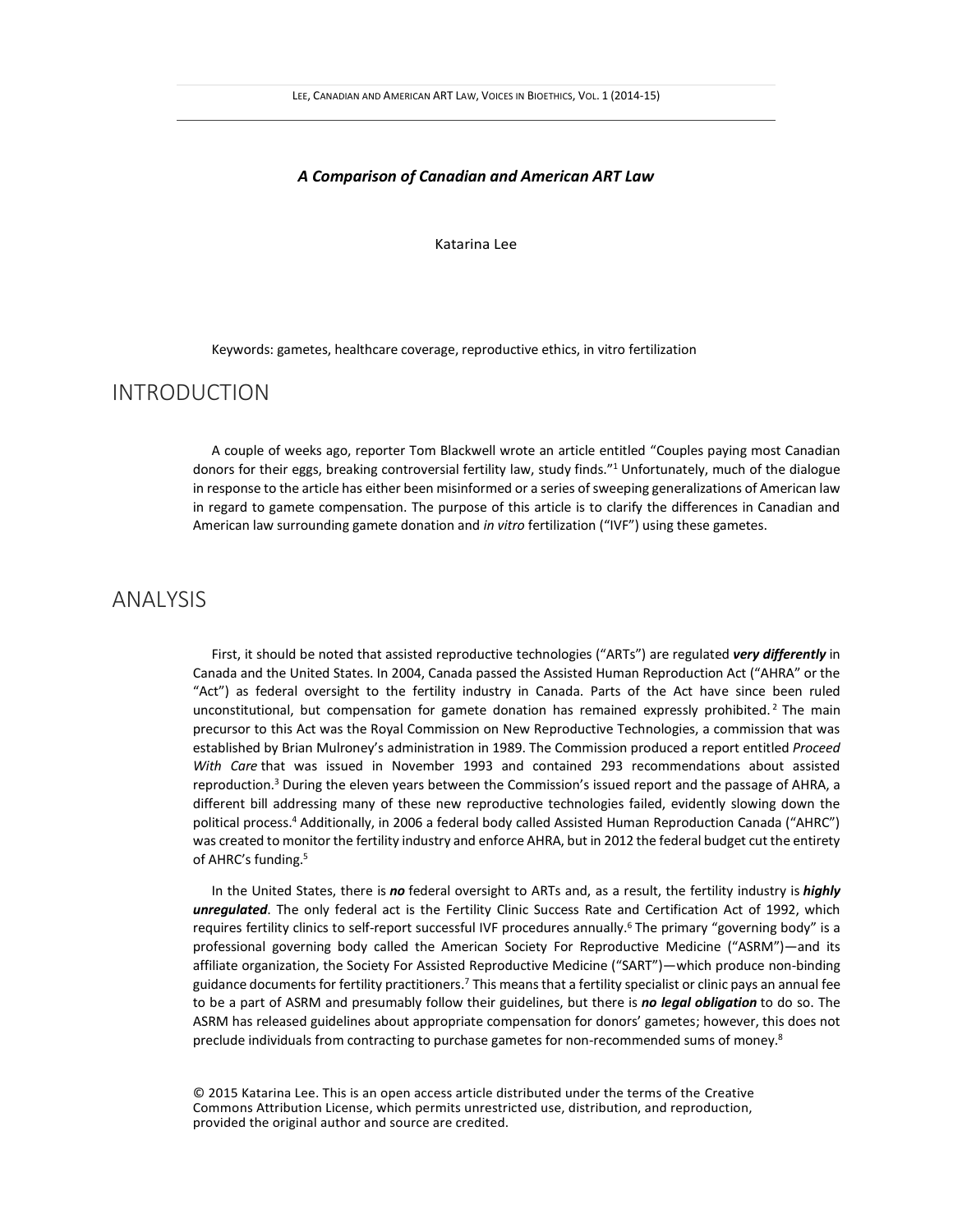Second, the healthcare structures financially supporting ARTs are drastically different in Canada and the United States. This is directly related to the healthcare payment structures currently in place in both countries. Canada primarily has a government-funded medical system. Each Canadian province and territory is required to provide coverage for healthcare that is deemed "medically necessary." However, individual provinces and territories have deference to expand the breadth of what is considered to be medically necessary.<sup>9</sup> The United States' healthcare payment system is a multi-payer system consisting primarily of: (1) employer-provided insurance, (2) Medicare, and (3) Medicaid.<sup>10</sup> Employer-provided insurance can be insurance that the employer has purchased from a health insurer to provide to its employees, or an employer can be self-insured, meaning that the employer pays the medical costs of the employee directly (in this situation, the employer will often hire an outside administrator to manage this). There are significant rules, regulations, and requirements to be eligible for Medicare and Medicaid, but typically Medicare is the government program for those above sixtyfive and Medicaid is the government program that provides health coverage for individuals and families based upon income, disability, age, and pregnancy.<sup>11</sup> Note that there are other payers as well, including insurance provided by the United States military.<sup>12</sup>

In Canada, it is expressly prohibited to compensate gamete donors; however, depending on the province, the provincial government may subsidize IVF.<sup>13</sup> Historically, Quebec had the most generous IVF compensation laws, including coverage for ova donation and up to nine rounds of IVF, but due to increased costs, the provincial government will be limiting their benefits in the near future.<sup>14</sup> However, the province of Ontario recently expanded its coverage. <sup>15</sup> Notably, not all government assistance is characterized by forthright payment of IVF procedures, as the province of Manitoba provides a tax break for individuals who undergo  $IVF<sub>16</sub>$  The main rationale behind government support of ARTs is that infertility is a disease and therefore should fall under government-subsidized medical care.

There is no federal law that requires insurance coverage for infertility treatments in the United States.<sup>17</sup> The three typical methods of payment for ARTs, including IVF with donor gametes, are personal funds, employer benefits, or generous insurance. According to RESOLVE, an American non-profit that supports infertile individuals and couples, currently fifteen states have laws that require insurance to cover infertility needs, some including IVF procedures.<sup>18</sup> Nonetheless, the great majority of IVF treatments in the United States are paid through private means.<sup>19</sup> The argument behind prohibiting funding for ART coverage is that fertility treatments are not medically necessary.

## **CONCLUSION**

The purpose of this article is not to suggest that one system is better than the other. To the contrary, I would be remiss *not* to highlight that both systems are highly fragmented, inconsistent, and suffer from great deficiencies. Fundamentally, there are two questions that need to be addressed: (1) whether infertility should be classified as a disease, and (2) if infertility *is* a disease, should public funds be used to "cure" the disease? One of the reasons why proponents of government funding and government legislation requiring insurance coverage for ARTs argue that infertility is a disease is that funding medically unnecessary procedures is typically not deemed an appropriate use of limited medical care dollars. For example, elective cosmetic surgery is usually paid for through private means, as it seems unjust to spend limited dollars on medically unnecessary procedures when those dollars could be spent on basic primary care. Regardless if infertility is classified as a disease, determining resource allocation still poses ethical questions. Moreover, government funding and requirements for ART funding may be contrary to the ethical and religious beliefs that individuals hold. Typical ethical concerns about ARTs include the creation, freezing, and disposition of embryos, concerns about exploiting individuals for their gametes, and medical risks associated with the procedures and age(s) of the intended parent(s). Considering all of these ethical concerns and financial burdens these procedures have on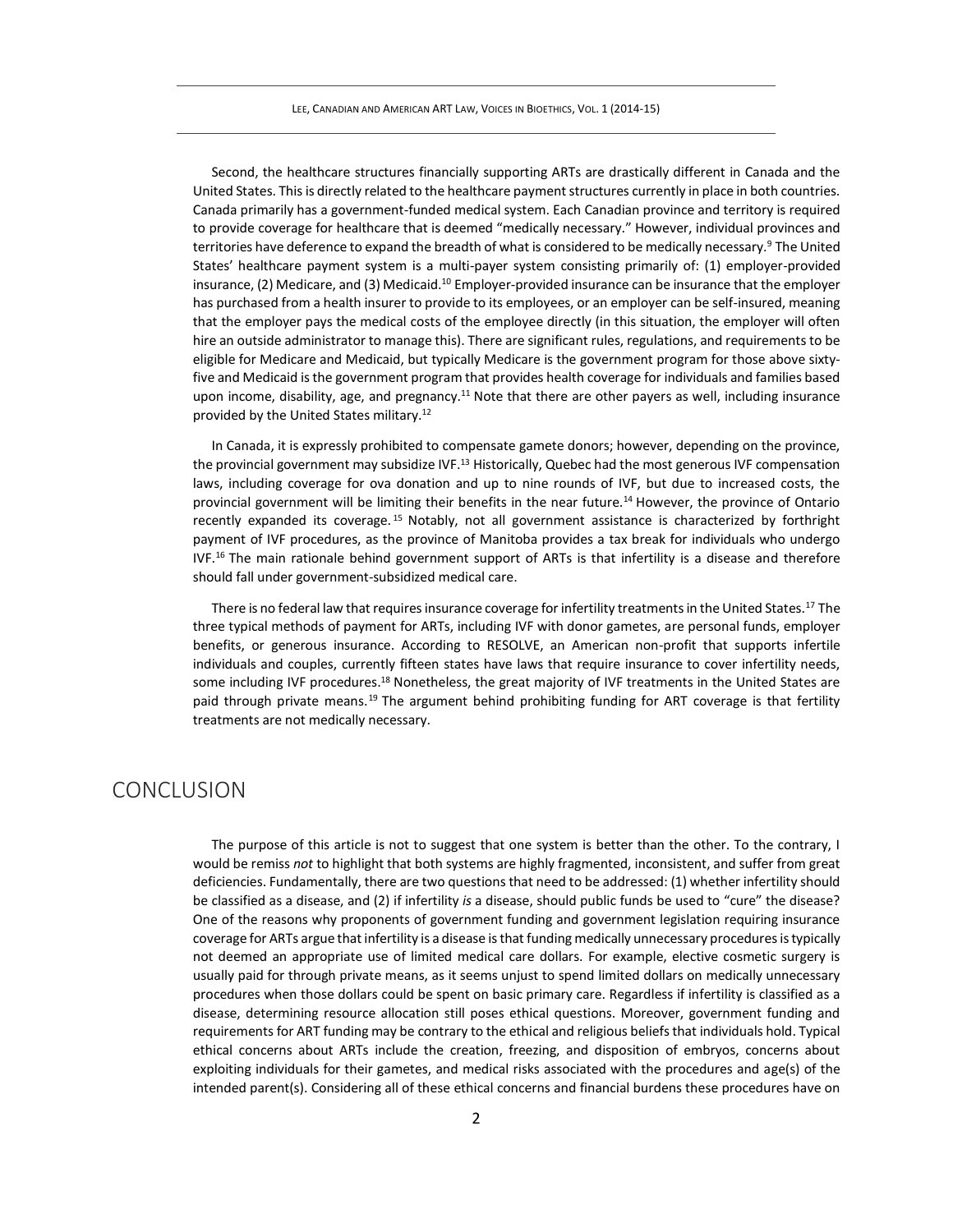LEE, CANADIAN AND AMERICAN ART LAW, VOICES IN BIOETHICS, VOL. 1 (2014-15)

#### governments, private means remains the most permissible measure of payment for ARTs.

<sup>1</sup> Tom Blackwell, *Couples paying most Canadian donors for their eggs, breaking controversial fertility law, study finds,* National Post, (Sept. 23, 2015), http://news.nationalpost.com/health/couples-paying-most-canadian-donors-for-their-eggs-breakingcontroversial-fertility-law-study-finds.

<sup>2</sup> Sonya Norris, *Reproductive Technologies: Surrogacy, and Egg and Sperm Donation,* Science and Technology Division, (2006), http://www.parl.gc.ca/Content/LOP/researchpublications/prb0035-e.pdf.

<sup>3</sup> Canadian Fertility and Andrology Society, *Response to the report of the Royal Commission on New Reproductive Technologies: a summary,* http://www.ncbi.nlm.nih.gov/pmc/articles/PMC1337406/pdf/cmaj00058-0050.pdf.

<sup>4</sup> Norris, *supra* note 2.

<sup>5</sup> Anne Kingston, *Assisted Human Reproduction Canada: the budget cut everyone missed,* (Apr. 2, 2012), Maclean's, http://www.macleans.ca/society/science/assisted-human-reproduction-canada-the-budget-cut-everyone-missed/.

<sup>6</sup> Centers for Disease Control and Prevention, *The Fertility Clinic Success Rate and Certification Act*, http://www.cdc.gov/art/nas/policy.html.

<sup>7</sup> Society For Assisted Reproductive Technology, http://www.sart.org.

<sup>8</sup> American Society For Reproductive Medicine and Society For Assisted Reproductive Technology, *Recommendation for gamete and embryo donation: a committee opinion, (*Jan.

2013), *https://www.asrm.org/uploadedFiles/ASRM\_Content/News\_and\_Publications/Practice\_Guidelines/Guidelines\_and\_Minim um\_Standards/2008\_Guidelines\_for\_gamete(1).pdf;* American Society For Reproductive Medicine Ethics Committee Report, *Financial compensation of ooctye donors,* 88 Fertility and Sterility 2, (Aug. 2007), http://www.sart.org/uploadedFiles/ASRM\_Content/News\_and\_Publications/Ethics\_Committee\_Reports\_and\_Statements/financ ial incentives.pdf.

<sup>9</sup> Health Canada, *Canada Health Act – Frequently Asked Questions,* http://www.hc-sc.gc.ca/hcs-sss/medi-assur/faq-eng.php.

<sup>10</sup> Jessica C. Smith et. al., *Health Insurance Coverage in the United States: 2014,* United States Census Bureau, http://www.census.gov/content/dam/Census/library/publications/2015/demo/p60- 253.pdf?eml=gd&utm\_medium=email&utm\_source=govdelivery.

<sup>11</sup> Department of Health and Human Services, *What's Medicare?*, (June 2015), https://www.medicare.gov/Pubs/pdf/11306.pdf; Medicaid, *Eligibility,* http://www.medicaid.gov/medicaid-chip-program-information/by-topics/eligibility/eligibility.html.

<sup>12</sup> Smith, *supra* note 10.

<sup>13</sup> Infertility Network, *Insurance/IVF Funding,* (Sept. 3, 2015), https://www.infertilitynetwork.org/insurance.

<sup>14</sup> Elizabeth Church, *Ontario government sets age limit at 43 for IVF coverage,* Globe and Mail, (Oct. 1, 2015), http://www.theglobeandmail.com/news/national/ontarios-liberal-government-to-fund-a-cycle-of-ivf-forwomen/article26616360; Government of Quebec, *Quebec Assisted Reproduction Program,* http://sante.gouv.qc.ca/en/programmes-et-mesures-daide/programme-quebecois-de-procreationassistee/fecondation-in-vitro/.

<sup>15</sup> *Id.*; Rob Ferguson, *Ontario to cover in-vitro fertilization treatments,* The Star, (Oct. 1, 2015), http://www.thestar.com/news/queenspark/2015/10/01/ohip-to-cover-in-vitro-fertization-treatments.html

<sup>16</sup> Government of Manitoba, *FAQ's About the Fertility Treatment Tax Credit,* http://www.gov.mb.ca/finance/tao/fttc\_faq.html#question3.